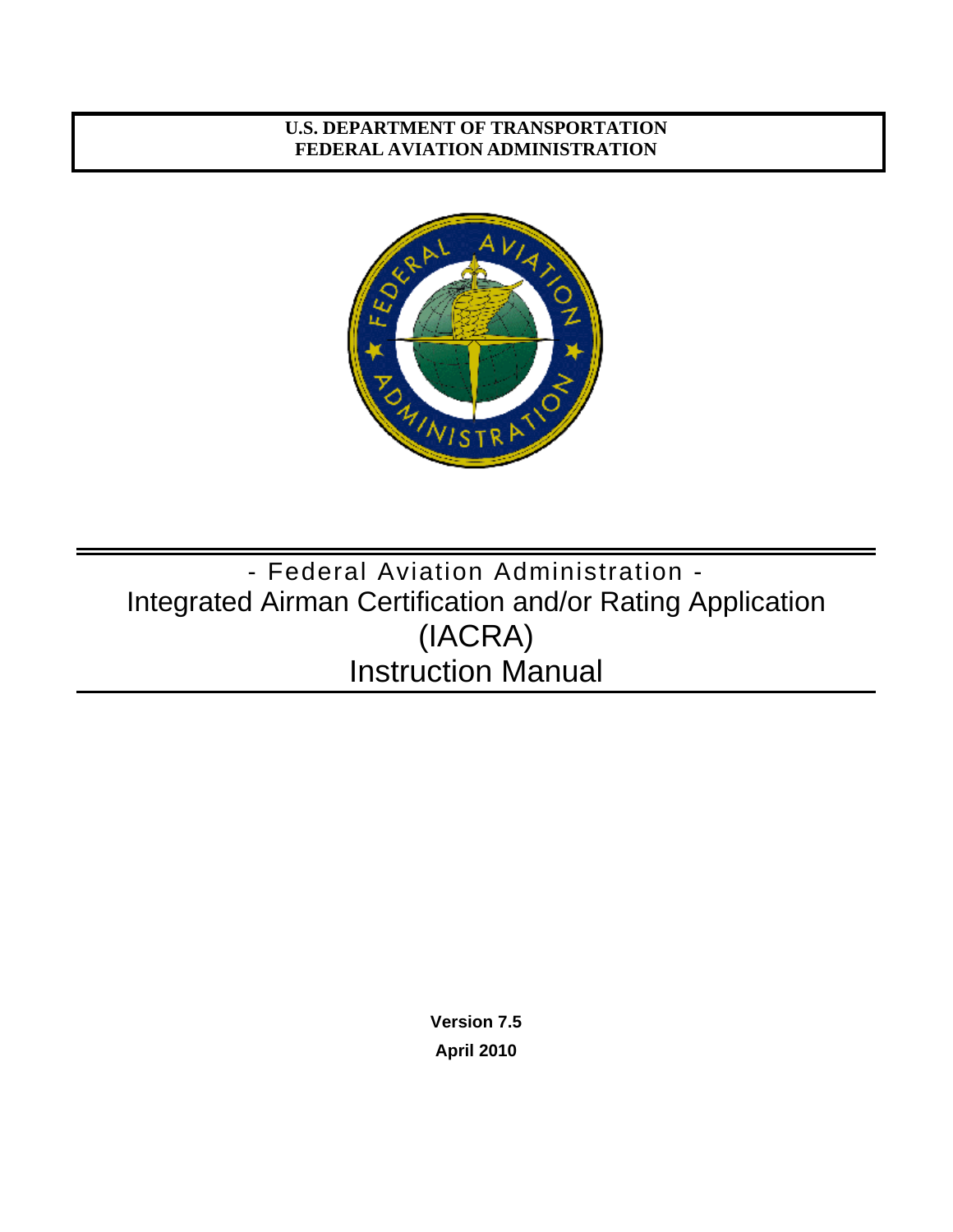|    | <b>TABLE OF CONTENTS</b>                                                                                                                                                                                                            |  |
|----|-------------------------------------------------------------------------------------------------------------------------------------------------------------------------------------------------------------------------------------|--|
|    |                                                                                                                                                                                                                                     |  |
|    |                                                                                                                                                                                                                                     |  |
| 1. |                                                                                                                                                                                                                                     |  |
|    |                                                                                                                                                                                                                                     |  |
| 2. |                                                                                                                                                                                                                                     |  |
| 3. |                                                                                                                                                                                                                                     |  |
| 4. |                                                                                                                                                                                                                                     |  |
|    | 4.1<br>PRE-REGISTRATION ACTIVITIES FOR PART 141 FLIGHT SCHOOL / PART 142 TRAINING CENTER REPRESENTATIVES  3<br>4.2                                                                                                                  |  |
| 5. |                                                                                                                                                                                                                                     |  |
|    | 5.1<br>5.2                                                                                                                                                                                                                          |  |
| 6. |                                                                                                                                                                                                                                     |  |
| 7. |                                                                                                                                                                                                                                     |  |
| 8. |                                                                                                                                                                                                                                     |  |
| 9. |                                                                                                                                                                                                                                     |  |
|    |                                                                                                                                                                                                                                     |  |
|    |                                                                                                                                                                                                                                     |  |
|    |                                                                                                                                                                                                                                     |  |
|    |                                                                                                                                                                                                                                     |  |
|    |                                                                                                                                                                                                                                     |  |
|    |                                                                                                                                                                                                                                     |  |
|    |                                                                                                                                                                                                                                     |  |
|    | Click here to Sign the application <i>manufacture in the contract of the set of the application</i> and the set of the set of the set of the set of the set of the set of the set of the set of the set of the set of the set of th |  |
|    |                                                                                                                                                                                                                                     |  |
|    |                                                                                                                                                                                                                                     |  |

# **LIST OF TABLES**

## Revision Log

| <b>Revision Date</b> | <b>Revised By</b>      | <b>Comment</b>                          |
|----------------------|------------------------|-----------------------------------------|
| 12/15/09             | <b>Hartley Powell</b>  | Modified to version 6. Added 135 paths. |
| 11/13/07             | <b>Brian Sanderson</b> | Modified to version 5                   |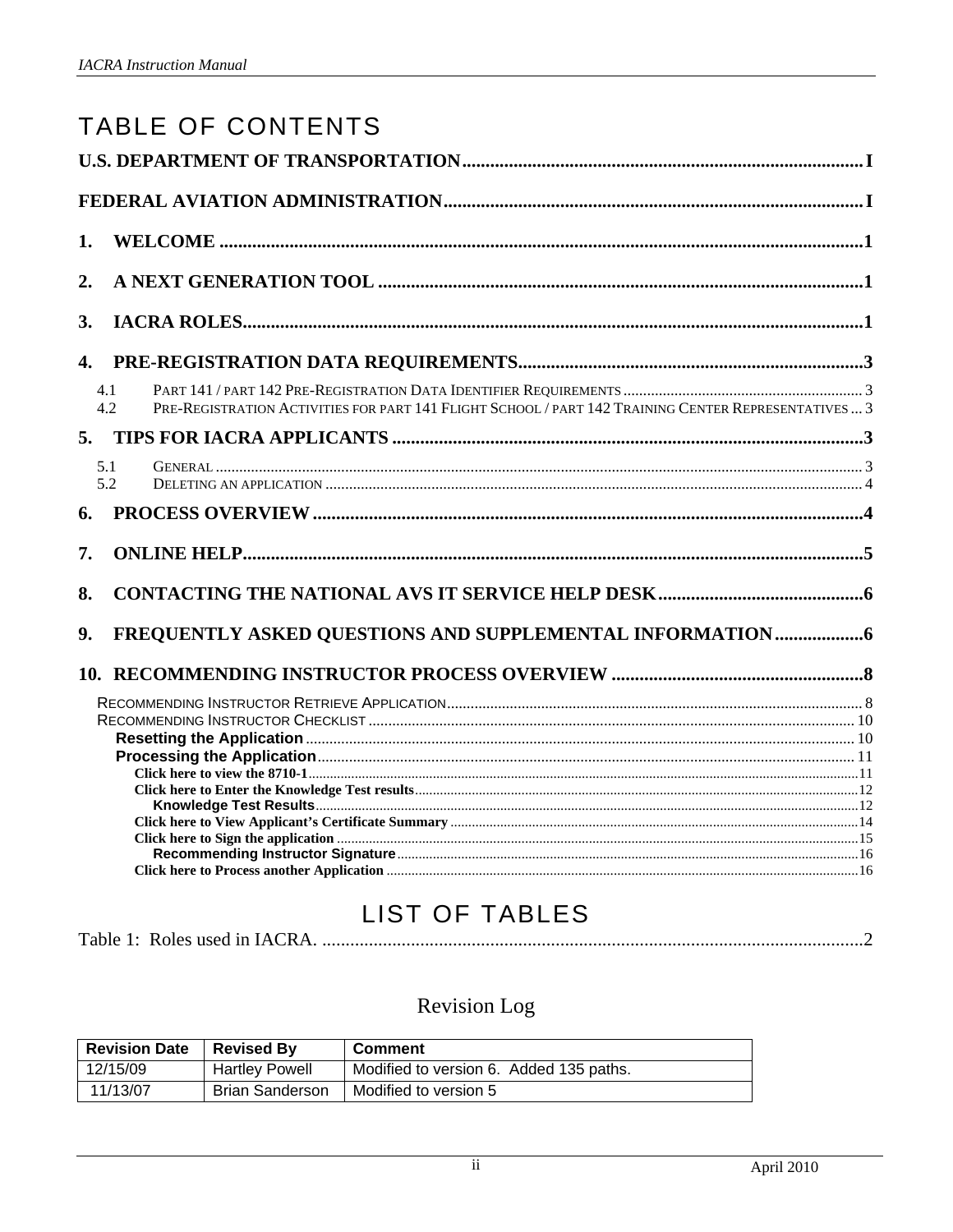| 11/19/07 | Brian Sanderson   Added Air Agency Administration Section               |
|----------|-------------------------------------------------------------------------|
| 12/28/07 | Brian Sanderson   Updated from QA review (pilots) and added 6.0 changes |

## Approval Log

| Approval Date   Approved By | <b>Comment</b> |
|-----------------------------|----------------|
|                             |                |
|                             |                |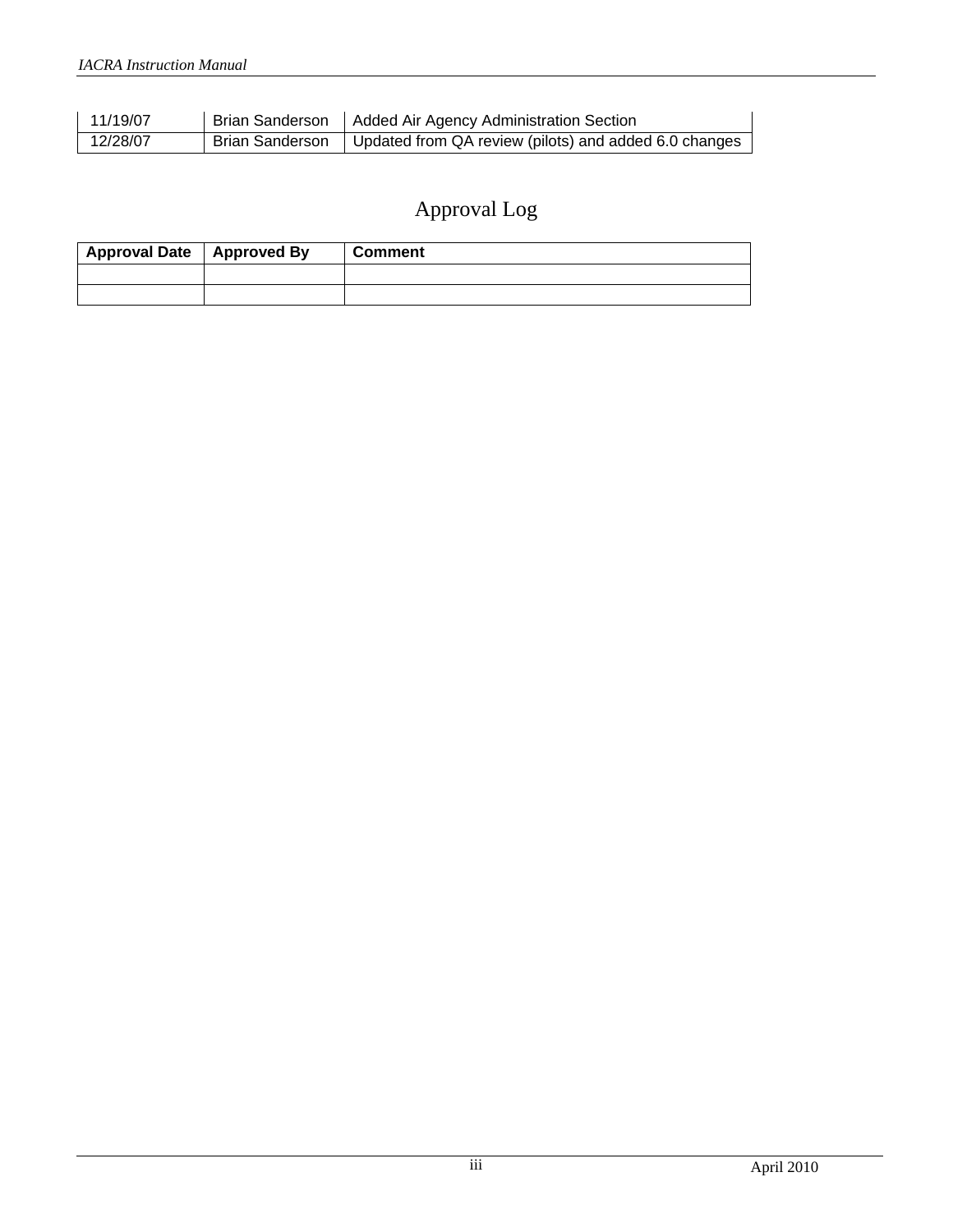## <span id="page-3-0"></span>**1. Welcome**

Welcome to IACRA – a next generation web-based airman certification tool based on the popular ACRA software. IACRA allows you to register and work on airman certification applications from anywhere you have a computer with an Internet connection.

The purpose of this document is to provide initial getting started instructions to register, log-in, and complete an airman application. It will also provide guidance on what information is required for registration of certain roles.

## **2. A Next Generation Tool**

ACRA was a stand-alone application that used an Access database. IACRA is a web-based system. You don't have to install or download any software to access the application. This web-based version has several advantages over the original ACRA, such as:

- You can access it anywhere you have an Internet connection (with Internet Explorer v 6.0 and higher or Firefox v 3.0 and higher).
- A single FAA tracking number (FTN) that is permanently assigned to each airman.
- Your input data is validated to reduce potential errors.
- Your data is captured, wrapped, and archived. Then, a required digital signature is applied to ensure the certification data is not changed from time of signature.
- Future feature includes improved accuracy and filing time for PTRS 1563, 3529, and 5529.

## **3. IACRA Roles**

IACRA uses "roles" to determine the level of access a person has to the system. It validates an individual against their FAA credentials. Each time an IACRA user, other than an applicant, chooses a role and registers the information is verified against various FAA databases in order to determine currency. The breakdown of roles in IACRA appears in **Table 1**.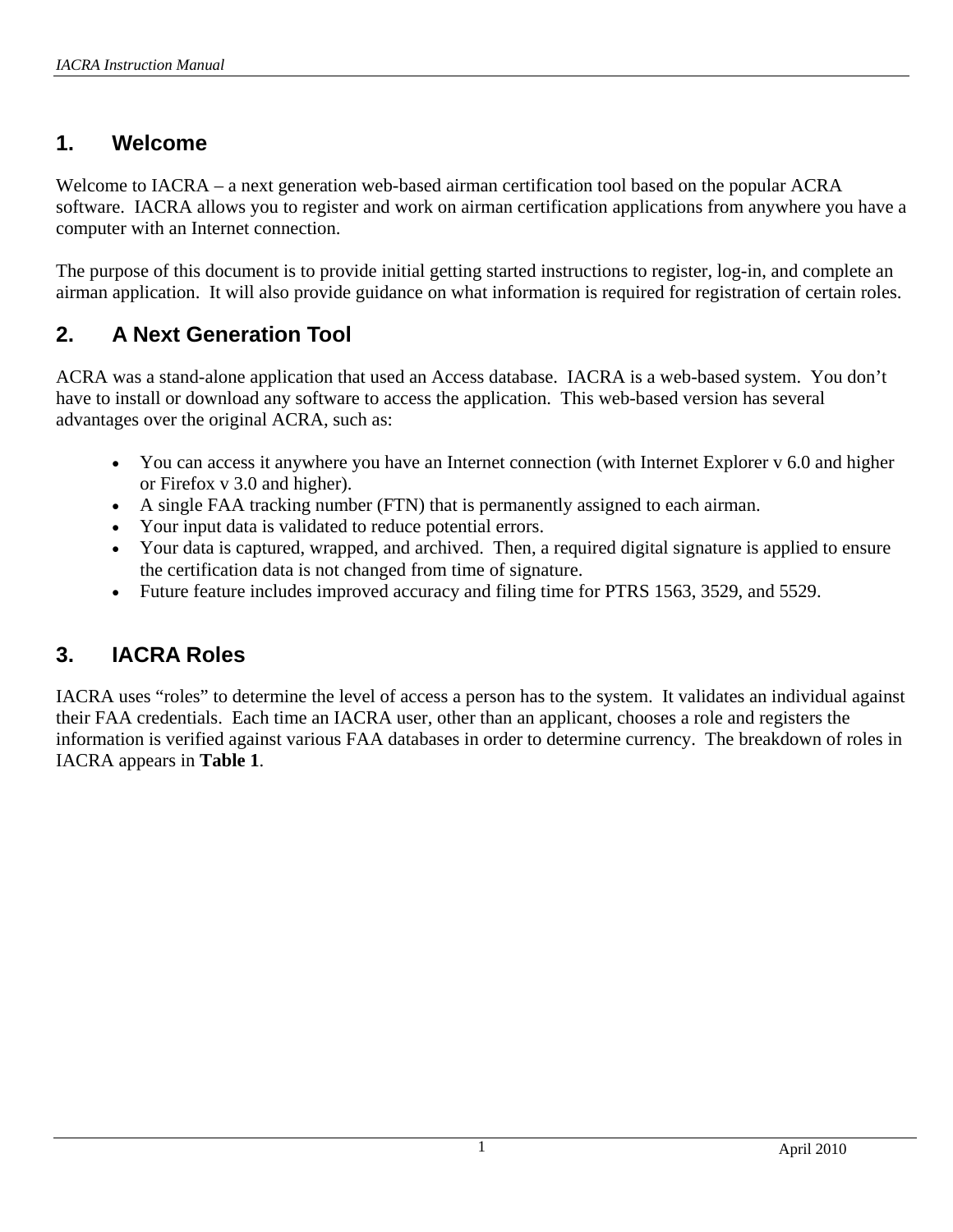<span id="page-4-0"></span>

| Role                                     | <b>Description</b>                                                 |  |  |
|------------------------------------------|--------------------------------------------------------------------|--|--|
| Applicant                                | Any person applying for an airman certification                    |  |  |
| Recommending Instructor (RI)             | Any person who is authorized to instruct applicants and            |  |  |
|                                          | considers them ready to take a practical test                      |  |  |
| Designated Examiner (DE)                 | Any person authorized by the Administrator to issue airman         |  |  |
|                                          | certificates. This person prepares applicants for and issues their |  |  |
|                                          | practical test.                                                    |  |  |
| Aviation Safety Inspector (ASI) /        | FAA personnel who are authorized to issue specific airman          |  |  |
| <b>Aviation Safety Technician (AST)</b>  | certificates                                                       |  |  |
| <b>School Administrators</b>             | 14 CFR part 141 school /14 CFR part 142 training center            |  |  |
|                                          | representatives authorized to complete part of student             |  |  |
|                                          | application in IACRA. This person can complete all sections of     |  |  |
|                                          | the application that student applicants can complete. The School   |  |  |
|                                          | Administrator cannot fill out the Recommending Instructor or       |  |  |
|                                          | Certifying Officer sections, nor can they sign the application for |  |  |
|                                          | the student.                                                       |  |  |
| Chief Flight Instructors /               | Any person who instructs applicants and authorizes them to take    |  |  |
| <b>Assistant Chief Flight Instructor</b> | a practical test. Does not include those instructors who are       |  |  |
|                                          | neither Chief Flight Instructors or Assistant Chief Flight         |  |  |
|                                          | Instructors.                                                       |  |  |
| Airman Certification                     | Any person authorized by the Administrator to issue specific       |  |  |
| Representative (ACR)                     | airman certificates                                                |  |  |
| Training Center Evaluator (TCE)          | A part 142 training center representative authorized by the        |  |  |
|                                          | Administrator to instruct applicants, perform evaluations, and     |  |  |
|                                          | issue specific airman certificates                                 |  |  |
| <b>Flight Instructor Renewal</b>         | A Designated Examiner who can renew a Flight Instructors           |  |  |
| Examiner (FIRE)                          | Certificate through Renewal by Activities and Renewal by           |  |  |
|                                          | FIRC.                                                              |  |  |
| Aircrew Program Designee                 | An Aircrew Program Designee (APD) is authorized to perform         |  |  |
|                                          | airman certification in one type of aircraft for an operator's     |  |  |
|                                          | pilots who have been trained under the operator's Federal          |  |  |
|                                          | Aviation Administration (FAA)—approved training program            |  |  |
| 142 Recommending Instructor              | The 142 RI is only associated with a particular 142 training       |  |  |
|                                          | program and does not have to hold a current Flight Instructor      |  |  |
|                                          | certificate.                                                       |  |  |
| Second-in-command                        | In lieu of a trainer, a qualified management official within the   |  |  |
| <b>Administrative Officer</b>            | trainer's organization that can sign the applicant's training      |  |  |
|                                          | records or logbook and make the required endorsement.              |  |  |

**Table 1: Roles used in IACRA.**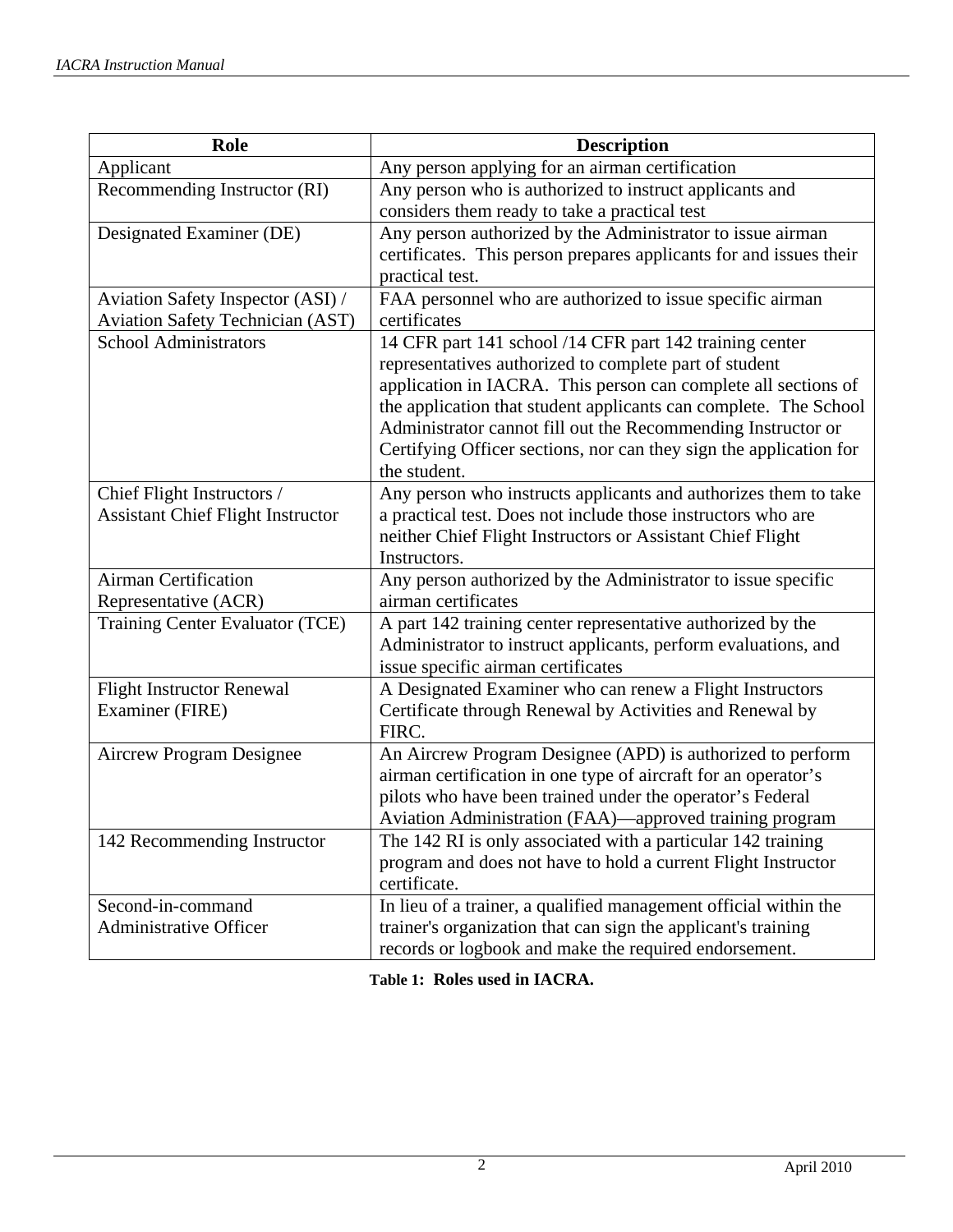## <span id="page-5-0"></span>**4. Pre-Registration Data Requirements**

This section pertains only to part 141 flight schools / part 142 training centers. If this does not apply to you, please skip to section 6, *Process Overview*.

### **4.1 Part 141 / part 142 Pre-Registration Data Identifier Requirements**

If you are a registering in IACRA for part 141 flight schools / part 142 training centers, you are required to have the following information available in order to complete the IACRA registration process. If you are missing any piece of the required information, please contact your local Flight Standards District Office (FSDO).

- Airman Certificate and Date of Issuance
- School Certificate Number
- School Designation Code (This is a 4 digit alphanumeric code, usually the first four characters of your certificate number)
- If you are an ACR or TCE, a Designee Number is required

**IMPORTANT Note to Chief / Assistant Chief Flight Instructors:** It is highly recommended you contact your local FSDO and check to ascertain how you are listed in the National Vitals Information System (NVIS) before proceeding. IACRA uses NVIS to read your existing credentials. Any difference in nomenclature may result in a registration delay.

#### **4.2 Pre-Registration Activities for part 141 Flight School / part 142 Training Center Representatives**

If you are a school administrator, Chief Flight Instructor, Airman Certification Representative (ACR), or Training Center Evaluator (TCE), you must associate yourself with your primary school or training center during the registration process before you can log into and use IACRA.

**Note:** For supplemental part 141 flight school / part 142 training center information and general Frequently Asked Questions (FAQ) regarding IACRA, see *Appendix A* in the back of this document or visit the IACRA Web site at [http://iacra.faa.gov/iacra/faq.aspx.](http://iacra.faa.gov/iacra/faq.aspx)

## **5. Tips for IACRA Applicants**

IACRA provides the ability to electronically fill out the FAA form 8710-1, FAA form 8710-11, FAA form 8400-3, FAA form 8610-1 and FAA form 8610-2. During the registration process, it is critical that you record, in writing, the FAA Tracking Number (FTN) that will be assigned to you. IACRA uses the FTN to identify an individual and you must provide that number throughout the airman certification process.

#### **5.1 General**

Additionally, keep in mind the following tips as you use IACRA: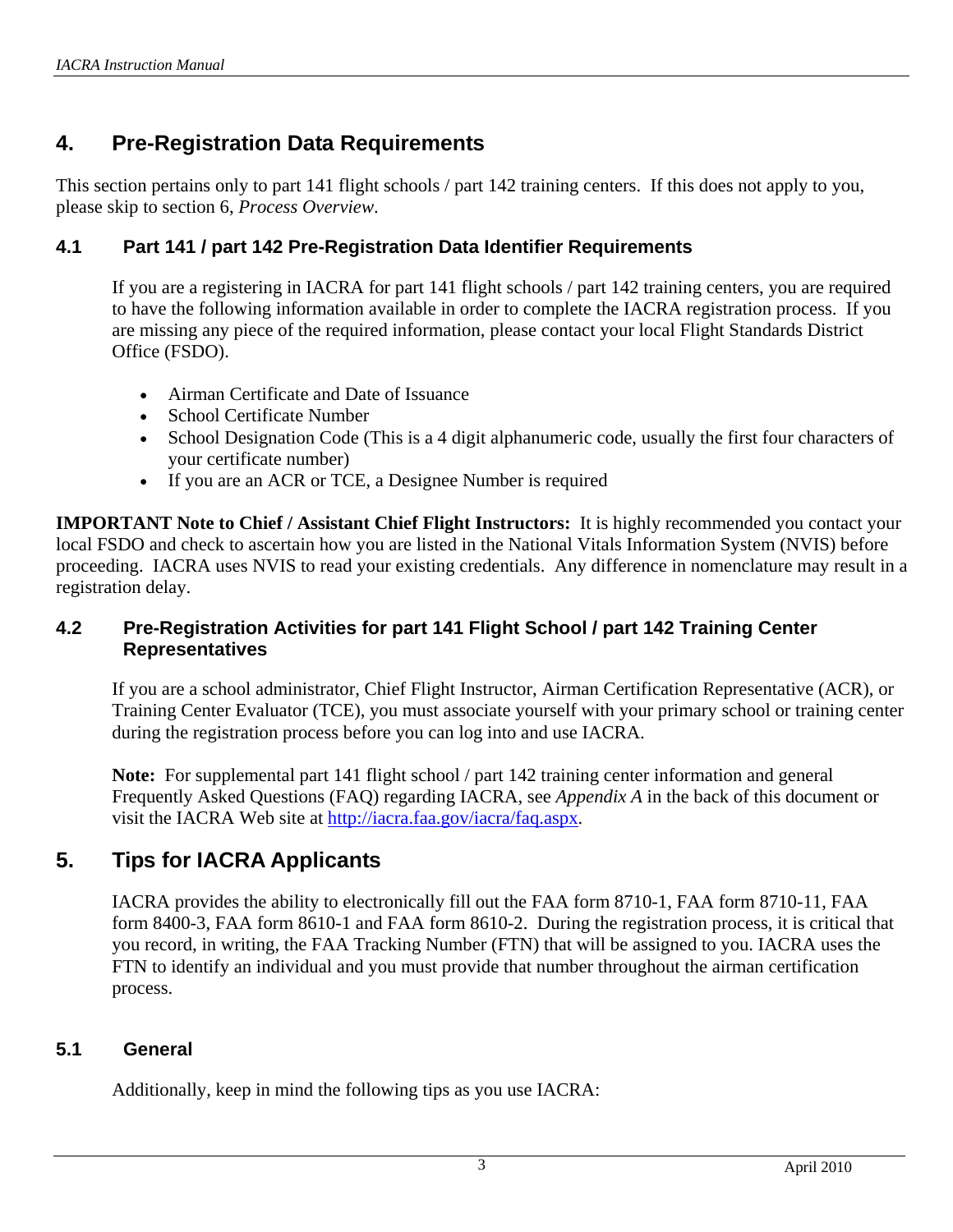- <span id="page-6-0"></span>• If appropriate, have your flight times calculated and ready before starting an application.
- Have your current certificate in front of you while filling in the application. This will help you remember to list your entire certificate held information when prompted by IACRA.
- Read the instructions that appear on each screen.
- Before clicking a link, read the link text carefully. This may prevent you from spending time linking to screens you do not need to visit.
- If you are in doubt about what to do on a screen, look at the help files. There is a Help button on all popup screens where help is available. Also, all main screens have a Help link in the upper right corner of the page header.
- If reading the help file does not answer your question, then you can call AVS Support Central for help with your issue (see Section 8, *Contacting the National AVS IT Service Desk*, later in this document).

### **5.2 Deleting an application**

The applicant has the ability to delete non-submitted application from the Retrieve Application page by clicking on the trashcan icon in the Delete column.

|                                                                    | <b>Start a new application</b>                     |                    |                   |                              |                                      |                      |                            |               |  |
|--------------------------------------------------------------------|----------------------------------------------------|--------------------|-------------------|------------------------------|--------------------------------------|----------------------|----------------------------|---------------|--|
|                                                                    | <sup>©</sup> Retrieve a current application        |                    |                   |                              |                                      |                      |                            |               |  |
|                                                                    | Select an application from the grid below          |                    |                   |                              |                                      |                      |                            |               |  |
| <b>Click</b><br><b>Button</b><br>to<br><b>Select</b><br><b>Row</b> | <b>FTN</b>                                         | <b>Last Name</b>   | <b>First Name</b> | <b>Middle</b><br><b>Name</b> | Certificate<br><b>Type</b>           | <b>ApplicationID</b> | <b>Application</b><br>Date | <b>Delete</b> |  |
| <b>Select</b>                                                      | C9901933                                           | PILOT PILOT        | <b>TEST</b>       | <b>NMNM</b>                  | <b>SPORT</b><br>PILOT                | 27357                | 12/14/2009                 | 命             |  |
| Select                                                             | C9901933                                           | PILOT PILOT        | <b>TEST</b>       | <b>NMNM</b>                  | <b>REPAIRMAN</b>                     | 27356                | 12/14/2009                 | 霝             |  |
| Select                                                             | C9901933                                           | PILOT PILOT        | <b>TEST</b>       | <b>NMNM</b>                  | <b>AIRCRAFT</b><br><b>DISPATCHER</b> | 27354                | 12/14/2009                 | 霝             |  |
| Select                                                             | C9901933                                           | <b>PILOT PILOT</b> | <b>TEST</b>       | <b>NMNM</b>                  | <b>REISSUE</b>                       | 27349                | 12/10/2009                 | 命             |  |
| Select                                                             | C9901933                                           | PILOT PILOT        | <b>TEST</b>       | <b>NMNM</b>                  | <b>FLIGHT</b><br><b>INSTRUCTOR</b>   | 27347                | 12/10/2009                 | 霝             |  |
| 678910                                                             |                                                    |                    |                   |                              |                                      |                      |                            |               |  |
|                                                                    | Click the Retrieve Application Button to continue. |                    |                   |                              |                                      |                      |                            |               |  |

## **6. Process Overview**

Please read carefully the process steps that follow. Depending upon your role, the process varies slightly.

- 1. **Retrieve your airman certificate** and have it available during the registration process, as you will be required to enter the information exactly as it appears on the certificate.
- 2. **Start** by opening Internet Explorer (version 6.0 and higher) or Firefox browser (version 3.0 and higher) and browse to http://iacra.faa.gov/iacra/ to access the IACRA site.
- 3. **Choose the Role and Register**.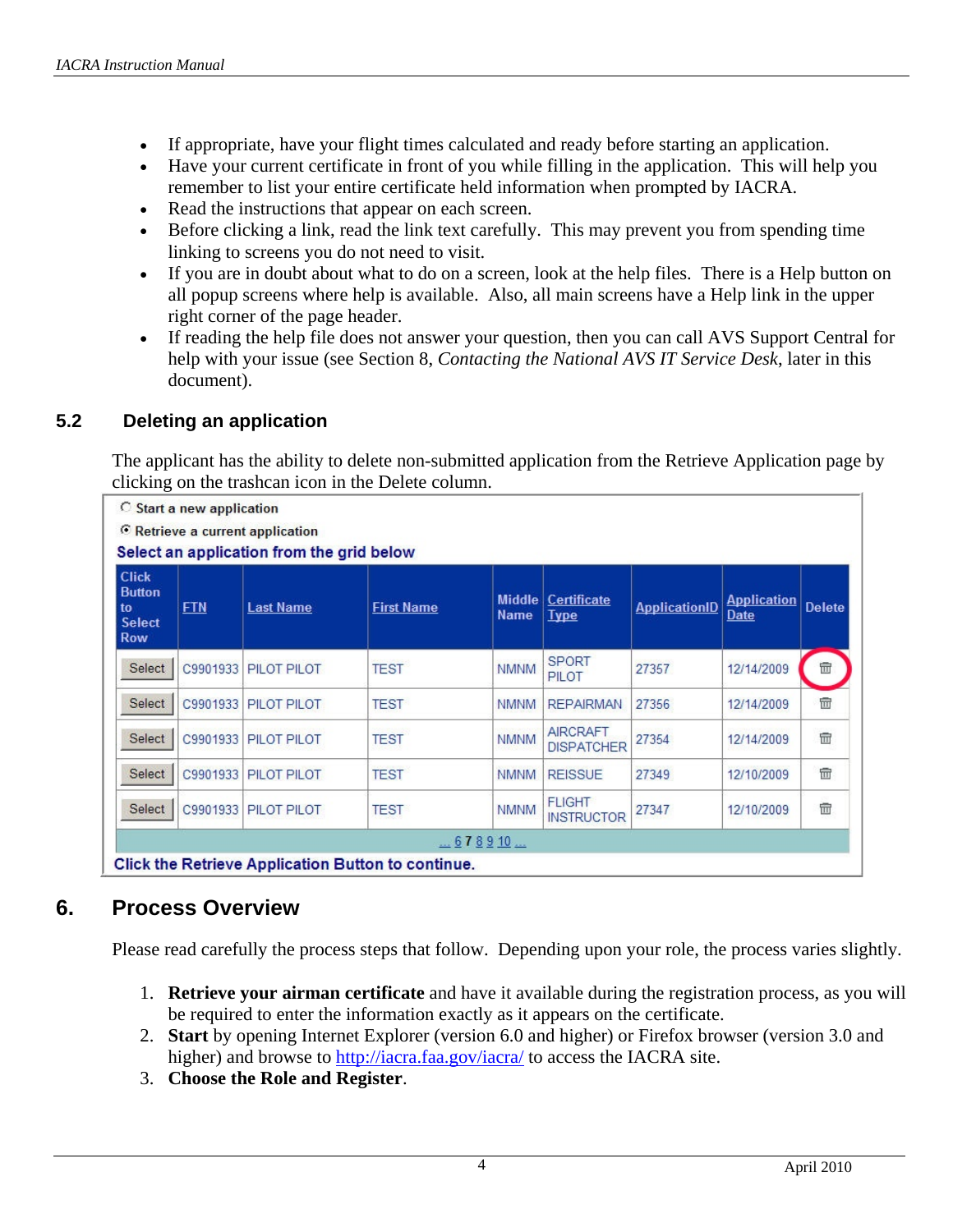- <span id="page-7-0"></span>4. Once you have registered and have your login information, an FAA Tracking Number (FTN) is assigned to you. The FTN is a permanent and unique airman number. *Please record and keep your FTN Number as it will be needed for future use in completing this application*.
- 5. If you are not a school administrator, proceed to step 6. Otherwise, if you are a school administrator, you must be validated by an ACR or TCE using IACRA or by calling AVS Support Central (see Section 8, *Contacting the National AVS IT Service Desk*, later in this document) prior to logging in.
- 6. **Login**. Login to IACRA using the name and password you created, and the FTN assigned to you during the Registration process.
- 7. Follow the on-screen instructions for your role**. Each role type has unique tasks.**
- 8. **Check and re-check all of the information entered** before you digitally sign/submit the application. Once the application has been signed, *you will not be able to correct previously entered data*.
- 9. The **Result** of this process is that the successful applicant is issued a results document that can be printed while the application is electronically sent to the Airman Registry to be processed. The results document can be a Notice of Disapproval, Letter of Discontinuance, or a Temporary Certificate.

## **7. Online Help**

For additional help while using the IACRA certification module, contextual help is always available for the page on which you are currently working. Simply click the **Help** link in the upper right corner of the application in your web browser. **Note:** Make sure you have any pop-up blocking software disabled.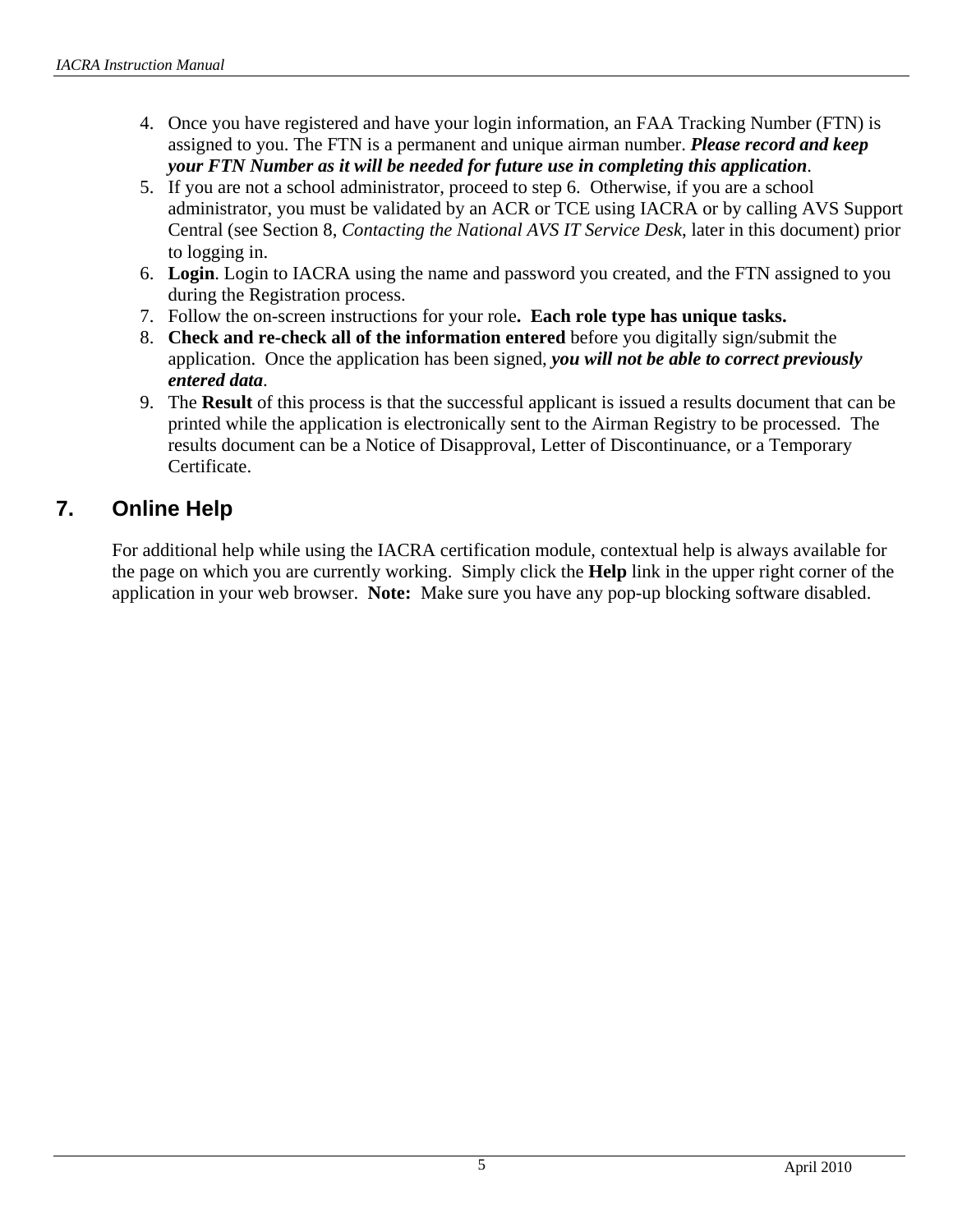## <span id="page-8-0"></span>**8. Contacting the National AVS IT Service Help Desk**

The National AVS IT Service Desk aids users when they have support issues with IACRA. The following information outlines AVS Support Central daily operations:

- **Hours of operations are:** 24 hours a day, 7 days a week.
- **Telephone number:** Toll-free at **877-287-6731**
- **E-mail address:** 9-NATL-AVS-IT-ServiceDesk@FAA.GOV
- The **Web address** for IACRA is<http://iacra.faa.gov/iacra>

## **9. Frequently Asked Questions and Supplemental Information**

The unique nature of the IACRA web application creates situations where extra information is helpful in order to complete a registration, affiliation, etc. Additional FAQs may be found on the IACRA Web site at [http://iacra.faa.gov/iacra/faq.aspx.](http://iacra.faa.gov/iacra/faq.aspx) The following topics are provided here for your information:

## **Part 141 Flight School / part 142 Training Center Information**

#### **How do I add multiple student records for part 141 schools without exiting the Student Affiliation screen?**

It is possible to add multiple students in a single session without having to exit the Student Affiliation for part 141 Flight Schools (Search) screen by doing the following:

- 1. Enter the student's FAA Tracking Number (FTN) in the *Enter Student's FTN* field.
- 2. Enter the student's last name in the *Enter Student's Last Name* field.
- 3. Next, click the *Search* button on the upper right side of the screen.
- 4. The student's information is displayed. Click the *Affiliate Student* button to affiliate the student with the school and the respective curriculum. This creates the student record.
- 5. To create a new student record without logging out of IACRA, repeat the process from step 1 for the next student.

## **Can both Students and School Administrators Start an Application?**

It is permissible for either students or school administrators to start a FAA form 8710-1 application. Students can fill out a new application after registering. School Administrators can initiate multiple student applications. They must make the affiliation between the student and school, and then affiliate the school's curriculum with the student's application.

## **What is a Designation Code and how do I locate it?**

A designation code is a 4-digit alphanumeric code that flight schools use in several ways to make associations between the school, the school curriculums, and flight school representatives (School Administrators, Airman Certification Representatives, Training Center Evaluators, etc.)

The designation code with which an application is started must be the same one with which the application is finished. Therefore, a participant in the application process (school administrator, Chief Flight Instructor, Recommending Instructor, Airman Certification Representative, etc.) must be assigned to and use initial designation code.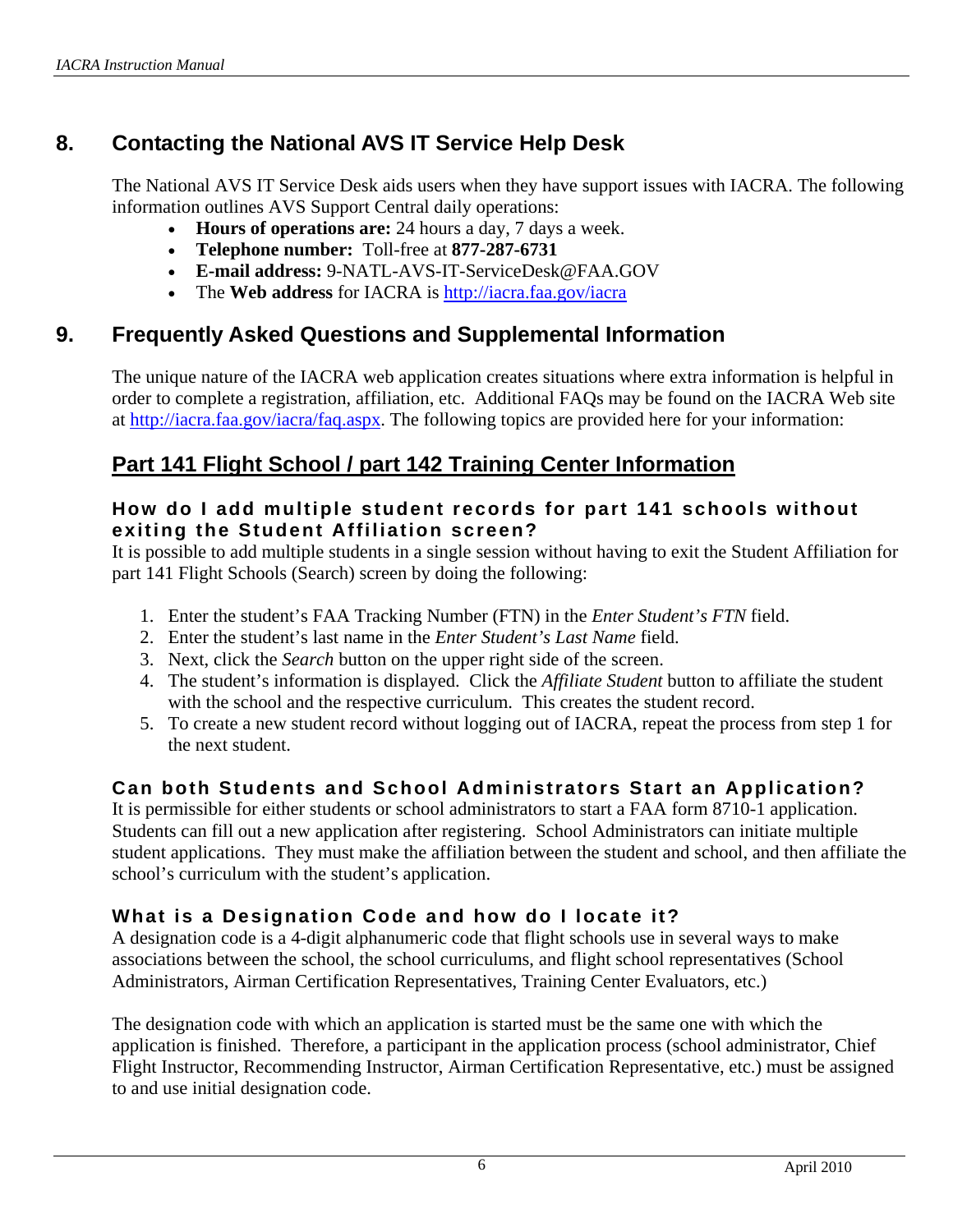**IMPORTANT:** If you do not know the school's designation code, you must contact your local Flight Standard District Office (FSDO) and ask for the designation code as it appears in the National Vitals Information System (NVIS).

### **How do I determine which curriculums have type ratings associated with them?**

As a TCE or School Administrator you must select a curriculum/type rating and affiliate it with the student's application. The student cannot do this. The individual schools will know what their courses require as far as curriculum and type ratings that they use. Contact your school for more information.

## **General**

#### **Does the Close Browser Button Save My Information?**

When you use the Close Browser link to exit IACRA, the information you have entered into the application is saved before the browser closes. The browser closes to ensure that your session to the IACRA web server is properly terminated. This occurs to ensure security for your application particularly if you are using a computer other than your own, such as in a public library or cyber café.

#### **Does entering incorrect data cause that data to appear on the results document?**

If you enter incorrect information into IACRA, that same incorrect data will appear on the results document, such as the temporary certificate. Although IACRA performs many checks against FAA databases, some fields are comprised of basic text and they will appear as entered on the temporary certificate. It is strongly recommended that you completely review your application prior to submission.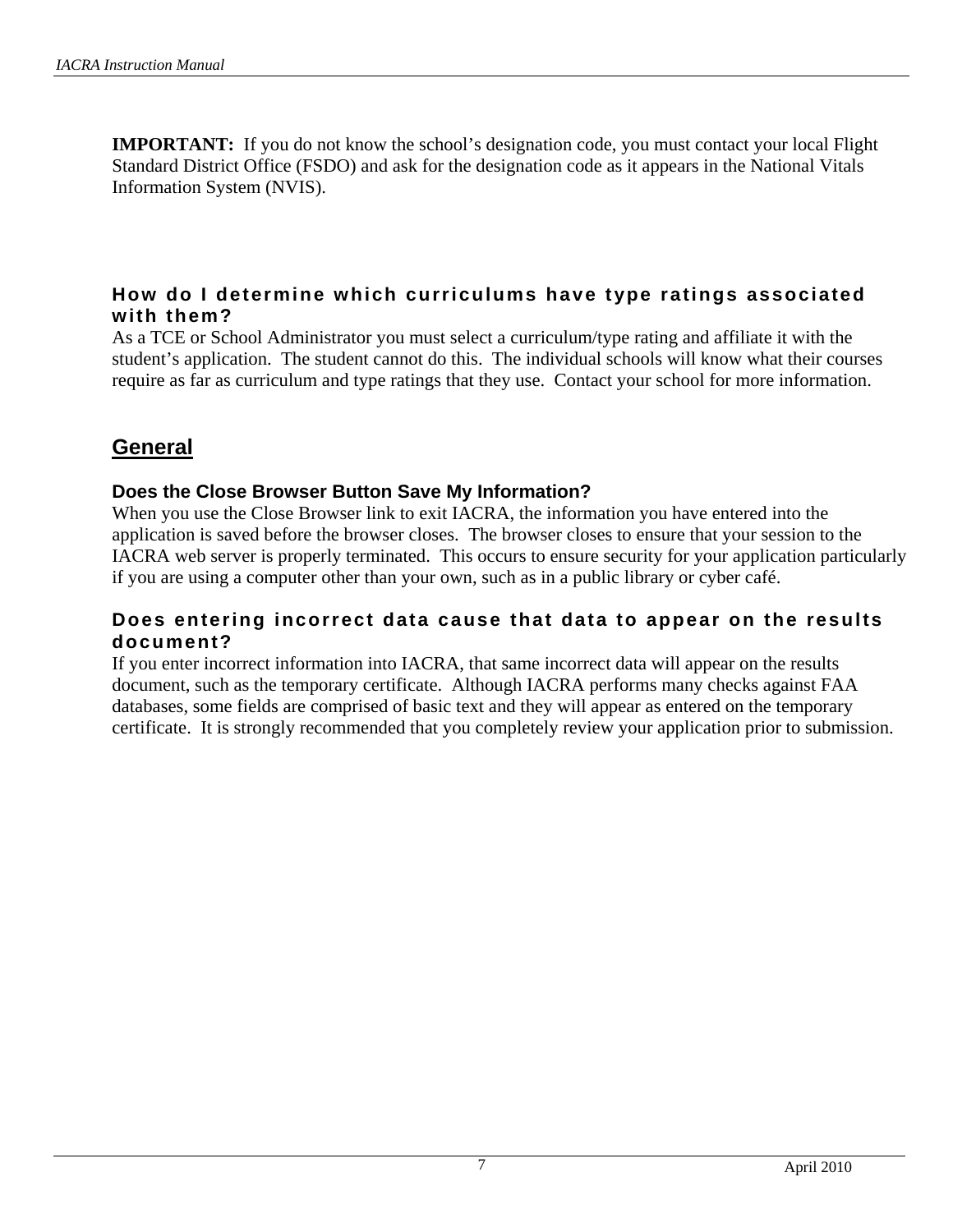## <span id="page-10-0"></span>**10. Recommending Instructor Process Overview**

### **Recommending Instructor Retrieve Application**

|                                                                                                      | <b>Federal Aviation</b><br><b>Administration</b> |                             |                              |                      |                                                                                         |                                    | Log Out<br><b>Help</b> |
|------------------------------------------------------------------------------------------------------|--------------------------------------------------|-----------------------------|------------------------------|----------------------|-----------------------------------------------------------------------------------------|------------------------------------|------------------------|
| <b>Enter Applicant's FTN</b><br>c5555559<br><b>FIND APPLICATION(S)</b>                               |                                                  |                             |                              |                      |                                                                                         |                                    |                        |
|                                                                                                      |                                                  |                             |                              |                      | Select the appropriate application from the grid below, then Click the Continue button. |                                    |                        |
| <b>Click button to Select</b><br><b>Row</b>                                                          | Last<br><b>Name</b>                              | <b>First</b><br><b>Name</b> | <b>Middle</b><br><b>Name</b> | <b>Suffix</b>        | <b>Application</b><br><b>Date</b>                                                       | <b>Certificate Type</b>            | <b>ApplicationID</b>   |
| Select                                                                                               | ONE                                              | <b>TEST</b>                 | <b>USER</b>                  | <b>SR</b>            | 6/2/2009                                                                                | <b>COMMERCIAL PILOT</b>            | 26011                  |
| Select                                                                                               | <b>ONE</b>                                       | <b>TEST</b>                 | <b>USER</b>                  | <b>SR</b>            | 4/20/2009                                                                               | <b>SPORT PILOT</b>                 | 25832                  |
| Select                                                                                               | <b>ONE</b>                                       | <b>TEST</b>                 | <b>USER</b>                  | <b>SR</b>            | 4/15/2009                                                                               | <b>PRIVATE PILOT</b>               | 25810                  |
| Select                                                                                               | ONE                                              | <b>TEST</b>                 | <b>USER</b>                  | <b>SR</b>            | 3/31/2009                                                                               | <b>GROUND</b><br><b>INSTRUCTOR</b> | 25785                  |
| Select                                                                                               | ONE                                              | <b>TEST</b>                 | <b>USER</b>                  | <b>SR</b>            | 3/31/2009                                                                               | <b>GROUND</b><br><b>INSTRUCTOR</b> | 25784                  |
|                                                                                                      |                                                  |                             |                              | 12345                |                                                                                         |                                    |                        |
|                                                                                                      |                                                  |                             |                              | <b>CONTINUE &gt;</b> |                                                                                         |                                    |                        |
|                                                                                                      |                                                  |                             |                              |                      |                                                                                         |                                    |                        |
|                                                                                                      |                                                  |                             |                              |                      |                                                                                         |                                    |                        |
|                                                                                                      |                                                  |                             |                              |                      |                                                                                         |                                    |                        |
| FAA.gov Home   Privacy Policy   Web Policies & Notices   Contact Us<br>Readers & Viewers: PDF Reader |                                                  |                             |                              |                      |                                                                                         |                                    |                        |

This screen allows the Recommending Instructor to retrieve the applicant's submitted application.

Note!! The applicant must have clicked the Submit Application button in Step 6 of the application process in order to retrieve the application. If the applicant has not yet submitted his application, have the applicant log into IACRA and complete the application process.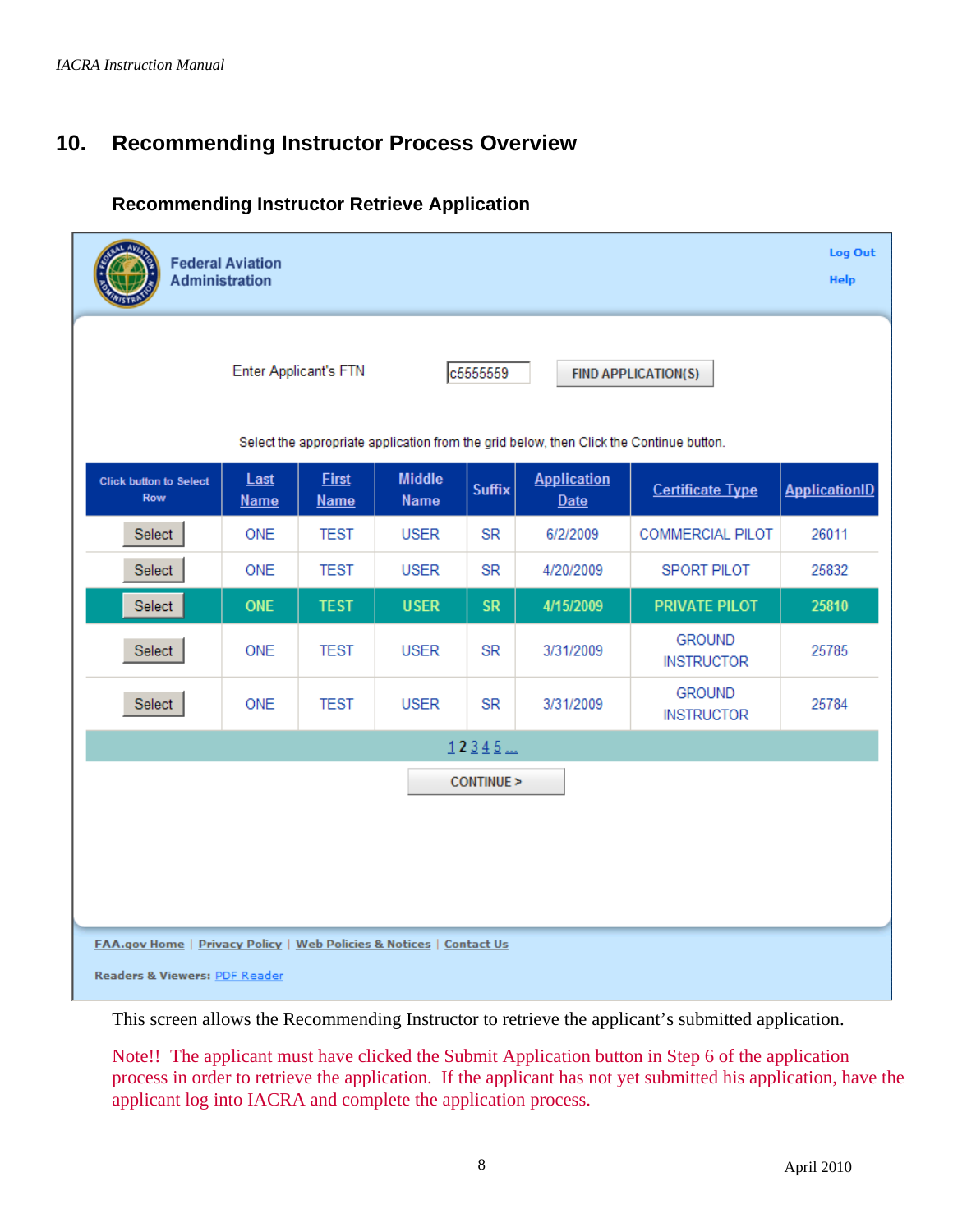1. Type the applicants FTN number in the Enter Applicant's FTN text box and click the Find Application(s) button. All applications that have been submitted by the applicant will appear in a selection grid.

2. In the selection grid, find the applicant's current application and click the Select button that corresponds to the application. The application you selected will be highlighted and the Next button and the Reset Application button will be enabled.

3. Click on the Continue button to proceed with the Recommending Instructor process.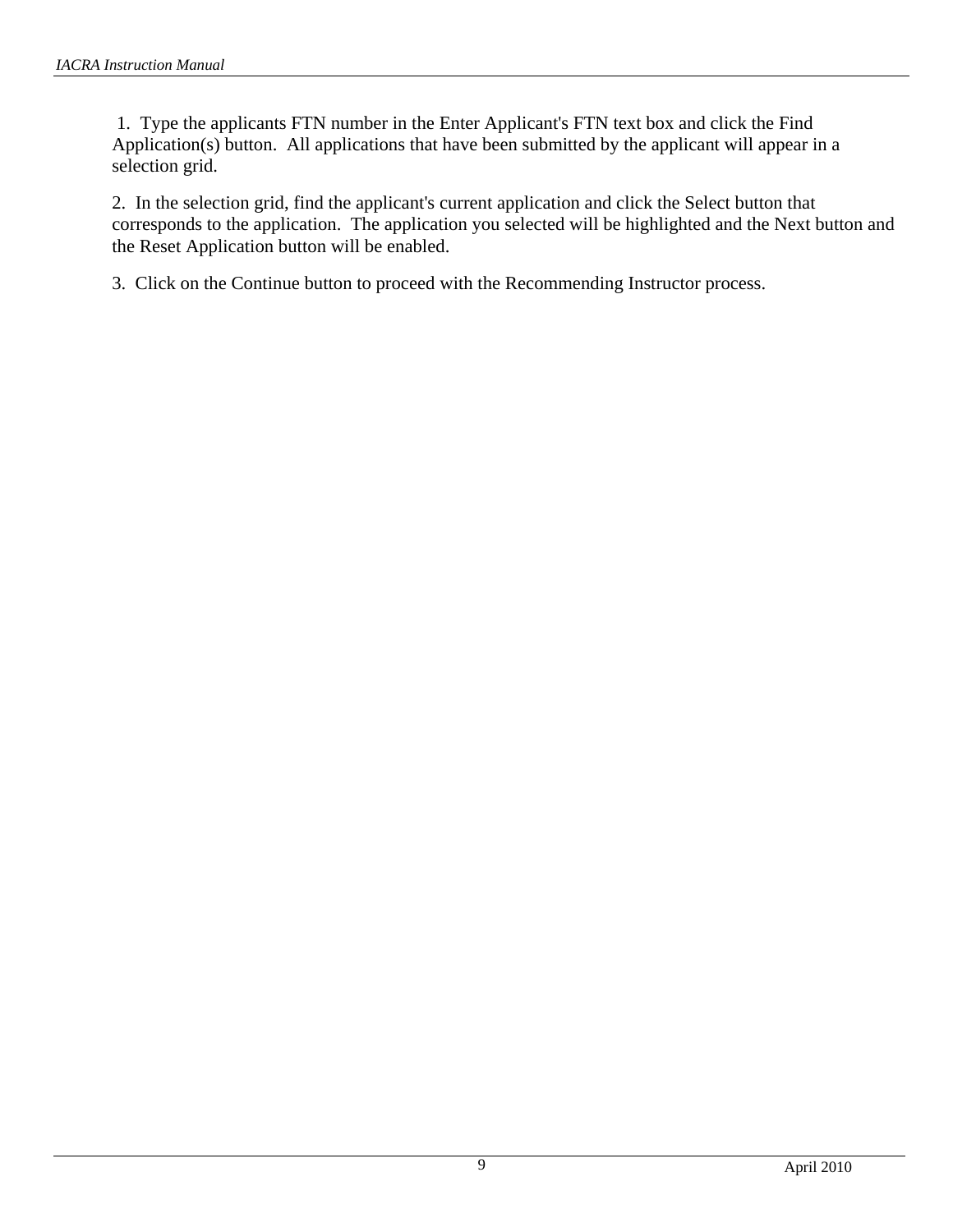### <span id="page-12-0"></span>**Recommending Instructor Checklist**

This screen allows the Recommending Instructor to either reset the application, or process the application.



#### **Resetting the Application**

When the Recommending Instructor retrieves the application, it has been locked so that no changes can be made to the applicant's information. If upon examination of the application, the Recommending Instructor finds that the applicant's information is not correct, it will be necessary to unlock the application so that the applicant can log into IACRA and make the required changes. When the applicant finishes making corrections, the applicant must submit the application again (Step 6 in the application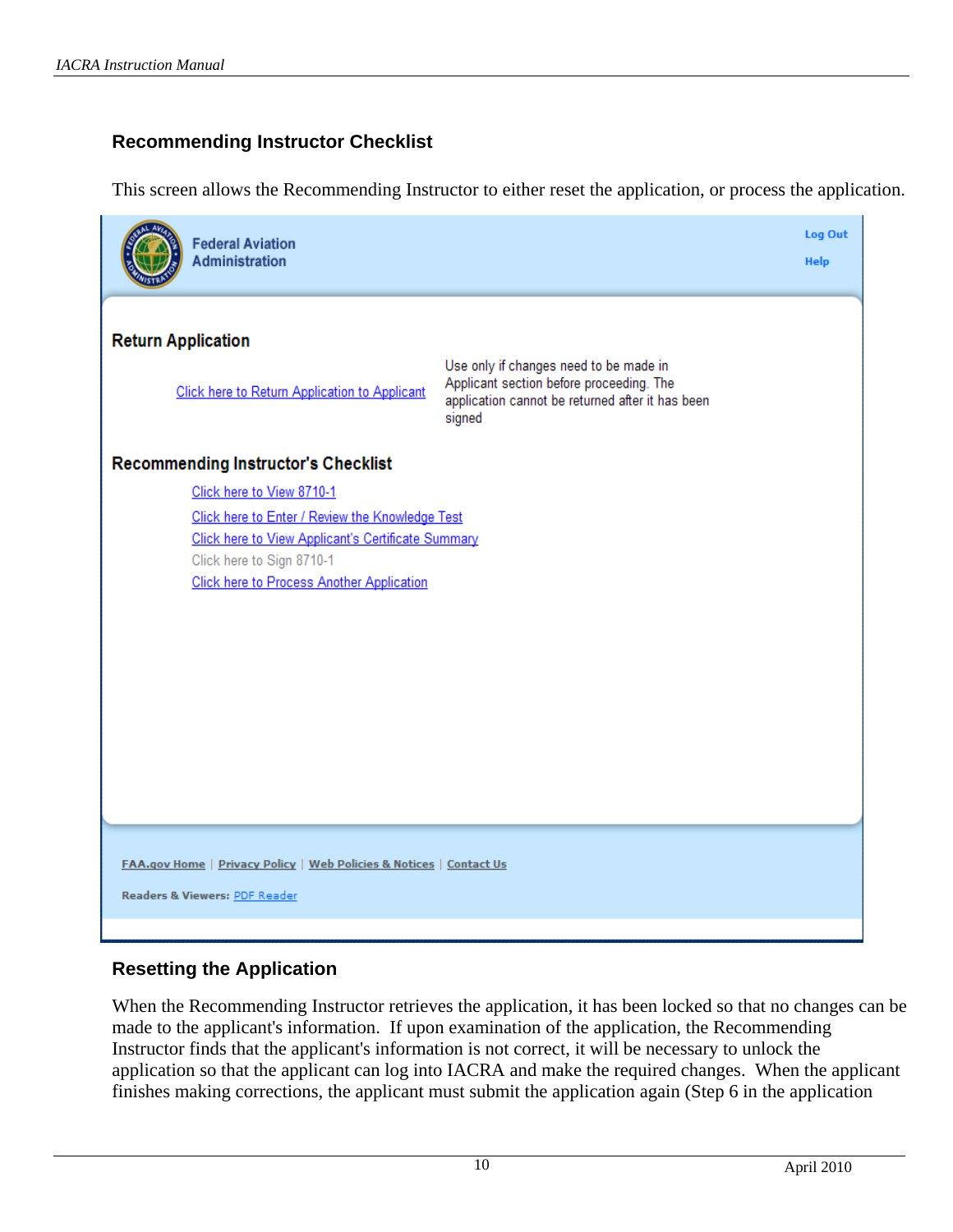<span id="page-13-0"></span>process). IACRA will revalidate the corrected information and, if there are no validation errors, lock the application. The Recommending Instructor will then be able to retrieve the corrected application and complete processing. IACRA has been designed to allow only validated applications to be processed by the Recommending Instructor.

Note!! Resetting the application cannot be done after the Recommending Instructor has signed the application. Therefore, it is necessary for the Recommending Instructor to review the application carefully before signing.

#### **Processing the Application**

The Recommending Instructor's Checklist is designed to assist the Recommending Instructor in processing the application. From the checklist the Recommending Instructor can review the application form, review the applicant's knowledge test results, and sign the Instructor's Recommendation section of the application form.

#### **Click here to view the 8710-1**

Click on this link to review a copy of the 8710-1 that has been completed by the applicant. The application number will vary depending on the type of certificate being sought.

| C http://177.25.68.106/test/iacra/ProcessForm.aspx?guid=72bc9083-ea2b-4030-a242-e47ff6b53917Bdocu - Windows Internet Explorer<br>$-10$                                                                                                                              |                                                                                                                                                                                 |             |                                       |                                                           |                                                                                                                                                                                                                      |                                                                                 |                    |  |
|---------------------------------------------------------------------------------------------------------------------------------------------------------------------------------------------------------------------------------------------------------------------|---------------------------------------------------------------------------------------------------------------------------------------------------------------------------------|-------------|---------------------------------------|-----------------------------------------------------------|----------------------------------------------------------------------------------------------------------------------------------------------------------------------------------------------------------------------|---------------------------------------------------------------------------------|--------------------|--|
| iP http://172.25.68.106/test/lacra/ProcessForm.aspx?guid=72bc9083-ea2b-4030-a242-e47ff6b539178documentType3d=18sign=08signatureLocationId=2<br>日 Save a Copy ( ) A ( ) (B Search   ①   Di Search   ①       →   ①   1897   ④   □   □   ①   ①   ①   ①   ②   →   △   △ |                                                                                                                                                                                 |             |                                       |                                                           |                                                                                                                                                                                                                      |                                                                                 |                    |  |
| TYPE OR PRINT ALL ENTRIES IN INK                                                                                                                                                                                                                                    | <b>UNOFFICIAL COPY</b>                                                                                                                                                          |             |                                       |                                                           | Form Approved OMB No: 2120-0021                                                                                                                                                                                      |                                                                                 |                    |  |
|                                                                                                                                                                                                                                                                     | Airman Certificate and/or Rating Application<br>Department of Transportation<br><b>Federal Aviation Administration</b>                                                          |             |                                       |                                                           |                                                                                                                                                                                                                      |                                                                                 |                    |  |
| I Application Information<br>Additional Rating<br><b>Flight Instructor</b><br><b>Medical Flight Test</b>                                                                                                                                                            | Recreational<br>X Student<br>Airplane Single-Engine<br>Renewal __________ Reinstatement<br>$-$ Initial $-$<br>Reissuance of<br>Reexamination                                    |             |                                       |                                                           | Private<br>Commercial<br>Airline Transport<br>Instrument<br>Airplane Multiengine<br>Rotorcraft<br>Balloon<br>Glider<br>Powered-Lift<br>Airship<br>Additional Instructor<br>Ground Instructor<br>Other<br>certificate |                                                                                 |                    |  |
| A. Name (Last, First Middle)<br>PILOT PILOT TEST NMNM                                                                                                                                                                                                               |                                                                                                                                                                                 | <b>NONE</b> | B. SSN (US only)                      | C. Date of Birth<br>1/29/1965                             |                                                                                                                                                                                                                      | D. Place of Birth<br>OK OK USA                                                  |                    |  |
| E. Address<br>1234 A                                                                                                                                                                                                                                                |                                                                                                                                                                                 |             |                                       | F. Citizenship (Citizenship)<br>Specify<br>X USA<br>Other |                                                                                                                                                                                                                      | G. Do you read, speak, write, &<br>X Yes<br>understand the English language? No |                    |  |
| OK OK 7                                                                                                                                                                                                                                                             | City, State, Zip Code                                                                                                                                                           |             |                                       | J. Hair<br><b>BLOND</b><br>lbs.                           | K. Eyes<br><b>BROWN</b>                                                                                                                                                                                              | L. Sex                                                                          | $x$ Male<br>Female |  |
|                                                                                                                                                                                                                                                                     | M. Do you now hold, or have you ever held an FAA Pilot Certificate?<br>$\times$ No<br>Yes                                                                                       |             |                                       | N. Grade Pilot Certificate<br>O. Certificate Number       |                                                                                                                                                                                                                      |                                                                                 | P. Date Issued     |  |
| Q. Do you hold a<br>Medical Certificate?                                                                                                                                                                                                                            | R. Class of Certificate<br>Yes<br>$x$ No                                                                                                                                        |             | S. Date Issued<br>T. Name of Examiner |                                                           |                                                                                                                                                                                                                      |                                                                                 |                    |  |
|                                                                                                                                                                                                                                                                     | U. Have you ever been convicted for violation of any Federal or State statutes relating to narcotic drugs, marijuana, or depressant<br>Yes<br>or stimulant drugs or substances? |             |                                       |                                                           | $X$ No                                                                                                                                                                                                               | V. Date of Final Conviction                                                     |                    |  |
| Completion of<br>Required Test                                                                                                                                                                                                                                      | Il Certificate or Rating Applied For on Basis of:<br>. Aircraft to be used (if flight test required)<br>1)<br>2)                                                                |             |                                       | 2a. Total Time in this aircraft SIM/FTD<br>2)<br>1)       |                                                                                                                                                                                                                      | 2b. Pilot in Command                                                            |                    |  |
| <b>B.</b><br>Military                                                                                                                                                                                                                                               | Service                                                                                                                                                                         |             | FTD)<br>SIM)<br>2. Date Rated         |                                                           | hours                                                                                                                                                                                                                | 21<br>hours<br>3. Rank or Grade and Service Number                              |                    |  |
| Competence<br>Obtained In                                                                                                                                                                                                                                           | 4a. Flown 10 hours PIC in last 12 months in the following Military Aircraft.<br>1. Name and Location of Training Agency or Training Center                                      |             | 4b.US Military PIC & Instrument Check |                                                           |                                                                                                                                                                                                                      | 1a. Certification Number                                                        |                    |  |
| Graduate of<br>Approved<br>Course                                                                                                                                                                                                                                   | 2. Curriculum Eram Which Craduatad                                                                                                                                              |             |                                       |                                                           | 2 Date                                                                                                                                                                                                               |                                                                                 |                    |  |
| $\equiv$<br>Done                                                                                                                                                                                                                                                    |                                                                                                                                                                                 | 1 of 4      | $\triangleright \ \mathbb{N} \ 0 \ 0$ |                                                           |                                                                                                                                                                                                                      | <b>Linknown Zone</b>                                                            | <b>BEK 80</b>      |  |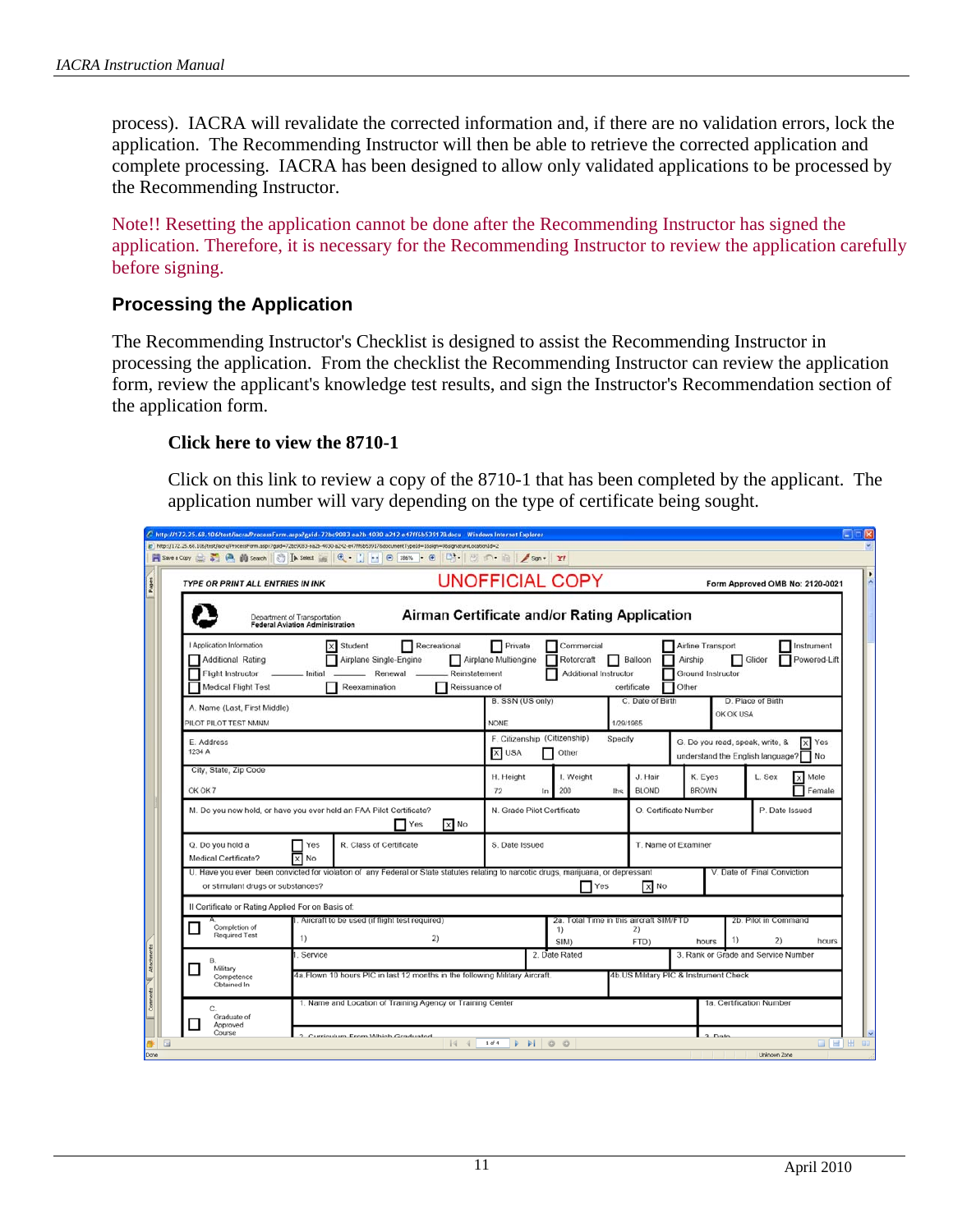#### <span id="page-14-0"></span>**Click here to Enter the Knowledge Test results**

Click on this link to review and validate the applicant's knowledge test results.

| 2 IACRA - Knowledge Test Information -- Webpage Dialog                                                     |
|------------------------------------------------------------------------------------------------------------|
| 2 http://172.25.68.106/test/iacra/KnowledgeTest.aspx?LNKName=InkViewKnowledgeTest<br><b>Knowledge Test</b> |
|                                                                                                            |
| To enter multiple Knowledge Tests refer to the help page by clicking on the<br>HELP button below.          |
| USE THE CLOSE BUTTON TO EXIT THIS SCREEN                                                                   |
| Knowledge Test results for TEST PILOT PILOT with FTN C9901933                                              |
| Enter Knowledge Test Exam ID<br><b>SEARCH</b><br>50012920060464178                                         |
| <b>Successful Validation.</b>                                                                              |
| Click here to View Knowledge Test                                                                          |
| <b>CLOSE</b><br><b>HELP</b>                                                                                |
|                                                                                                            |

#### **Knowledge Test Results**

This screen is designed to display and validate the applicant's knowledge test results.

If a Knowledge Test Exam ID has previously been entered, the user will not need to re-enter the Knowledge Test Exam ID. Click on the link below the applicant's name and FTN to view the Knowledge Test Report. If an Exam ID is entered and a search is performed the results will replace the previous Knowledge Test Report or be appended to the previous test results depending on the requirements for the certification the applicant is seeking.

If a teaching certificate is used instead of the Fundamentals of Instruction (FOI) knowledge test for CFI or Ground Instructor applications, the RI or Examiner/Evaluator will review the teaching certificate. It will not be necessary to submit a copy of the teaching certificate to the Registry.

- 1. Enter the Knowledge Test Exam ID from the Applicant's Airman Knowledge Test Report and click the Search Button.
	- a. IACRA will search the Airman Test System (ATS) database to verify that the applicant's knowledge test results are recorded. If the applicant's knowledge test results are not found in the ATS database, an error message will appear with the appropriate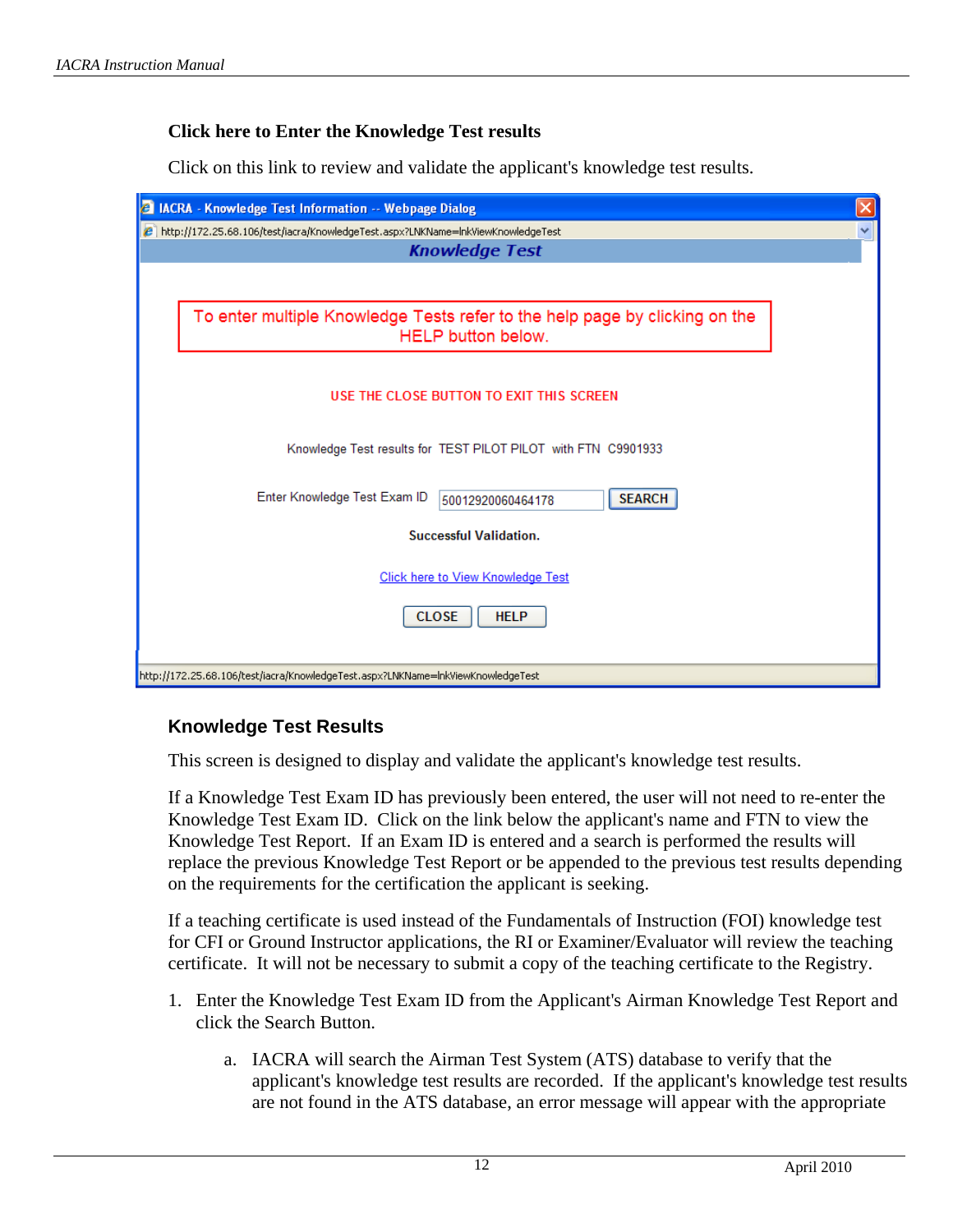contact information. You will not be allowed to complete processing of the application until the applicant's knowledge test results can be verified.

- b. If the applicant's knowledge test results are found in the ATS database, IACRA will validate the expiration date of the knowledge test and the Pass/Fail status. If the current date is greater than the knowledge test expiration date, IACRA will issue an error message. You will still be allowed to sign an application for Airline Transport Pilot even though the knowledge test has expired. For all other types of certification, you will not be allowed to sign the application if the knowledge test has expired. If the applicant has failed the knowledge test, you will not be allowed to sign the application.
- c. If the applicant's test results are found in the ATS database, and if the applicant has passed the knowledge test and has not exceeded the expiration date the message "Successful Validation" will display along with a link that will allow you to display the knowledge test report.
- 2. Click the "Click here to review knowledge test" link. IACRA will display the Airman Knowledge Test Report.
- 3. When you have finished viewing the Knowledge Test Report, click the "X" in the upper right corner of the report display window to close the knowledge test report window.
- 4. If multiple knowledge tests are required, enter the next Knowledge Test Exam ID and click the search button again. Multiple knowledge tests reports will be appended to the previous knowledge test report. Scroll down to see the appended knowledge test.
- 5. Click the "Close" button to exit from the Knowledge Test screen. This adds all knowledge test reports to the electronic application package and enables the "Sign Application" link on the Certifying Officer's Checklist. If you try to exit the Knowledge Test screen by clicking the "X" in the upper right corner of the screen, the knowledge test will not be added to the application package and you will not be able to sign the application.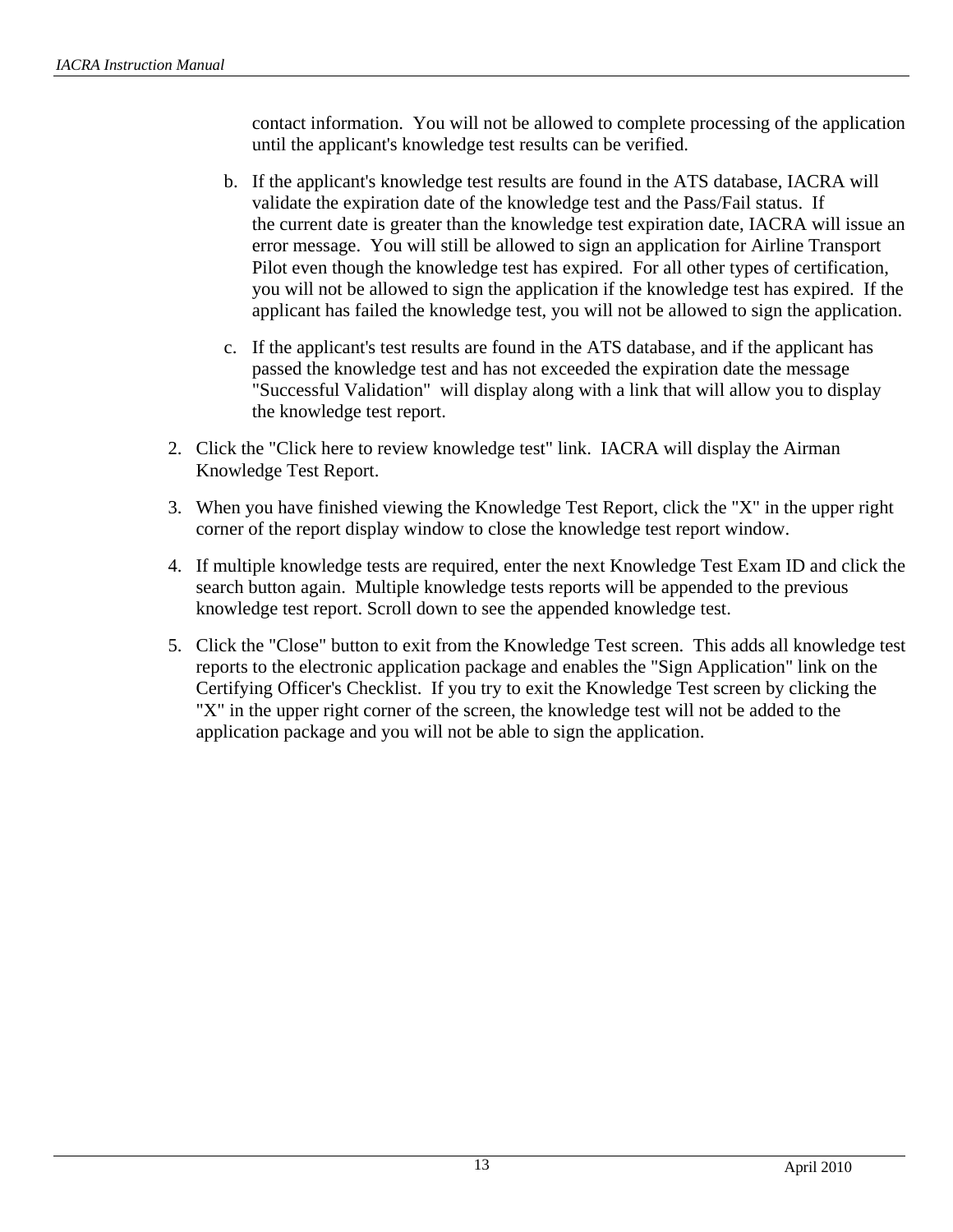### <span id="page-16-0"></span>**Click here to View Applicant's Certificate Summary**

Click on this link to review the applicant's certificate summary information.

| <b>A IACRA - Applicant's Certificate Summary -- Webpage Dialog</b>                                                                                                                                                                                                                                                                                                                                                                                                                                                                                                                                                    | $\times$ |  |  |  |
|-----------------------------------------------------------------------------------------------------------------------------------------------------------------------------------------------------------------------------------------------------------------------------------------------------------------------------------------------------------------------------------------------------------------------------------------------------------------------------------------------------------------------------------------------------------------------------------------------------------------------|----------|--|--|--|
| 8 http://172.25.68.106/test/iacra/SummaryReview.aspx?LNKName=lnkViewCertificateSummary8Summary=Temporary8Header=Recommending+Instructors+Certificate+Summary                                                                                                                                                                                                                                                                                                                                                                                                                                                          |          |  |  |  |
| <b>Applicant's Certificate Summary</b>                                                                                                                                                                                                                                                                                                                                                                                                                                                                                                                                                                                |          |  |  |  |
| Verify that all the data on this screen is correct before signing the application. Data can not be changed after the<br>RI has signed the application. If ratings are incorrect or missing, you must reset the application and instruct the<br>applicant to log in and make corrections to the certificate held information on step 3. If the Certificate Type is<br>wrong, the applicant must change the Certificate Sought information on step 2. The applicant must then go to<br>step 6 and resubmit the application.<br>Temporary<br>Certificate Type: STUDENT PILOT<br>Certificate #: AR1733763<br><b>CLOSE</b> |          |  |  |  |
| http://172.25.68.106/test/iacra/SummaryReview.aspx?LNKName=InkViewCertificateSummary&Summary=Temporary&Header=Recommending+Inst<br>$\bigoplus$ Internet                                                                                                                                                                                                                                                                                                                                                                                                                                                               |          |  |  |  |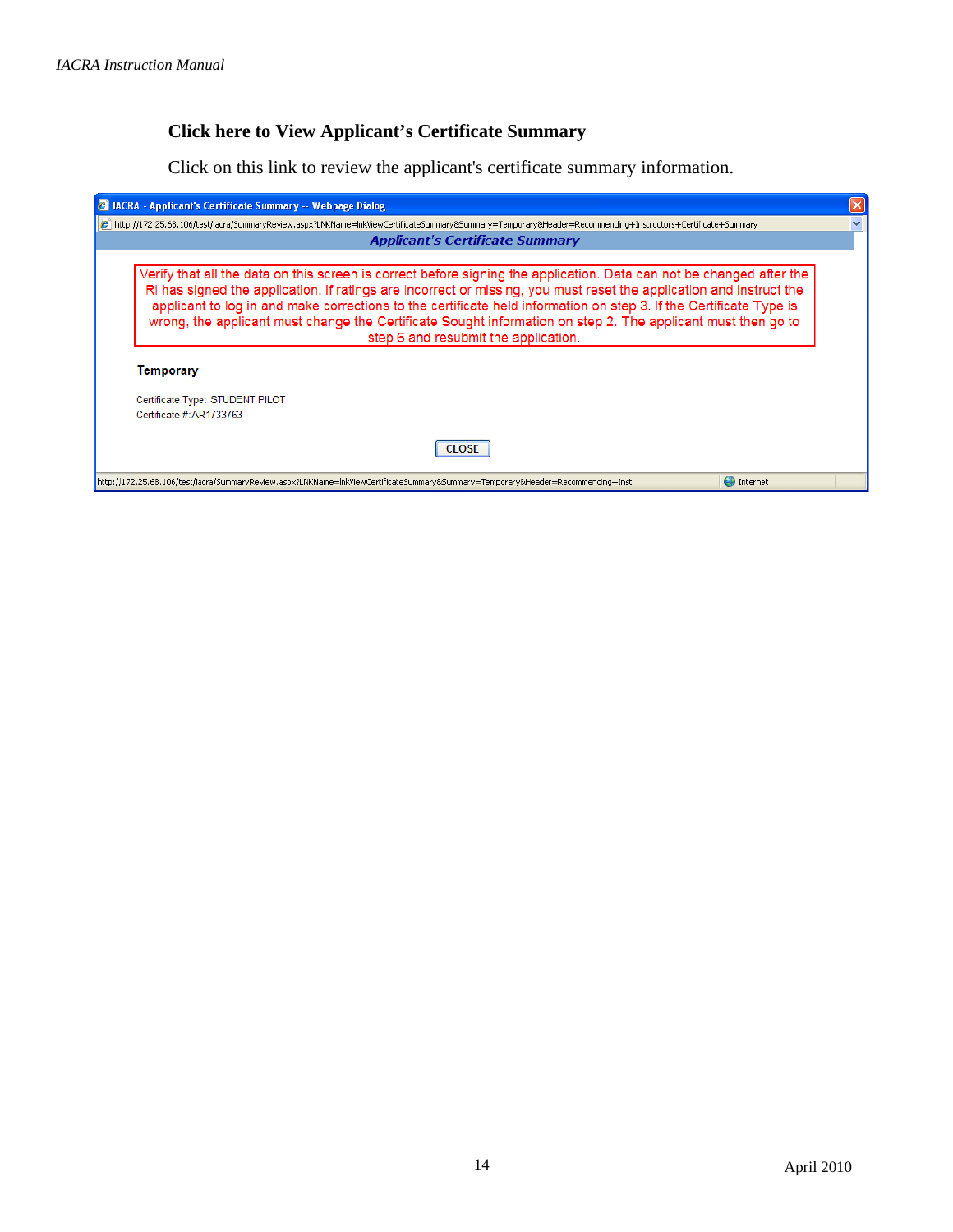### <span id="page-17-0"></span>**Click here to Sign the application**

Click on this link to digitally sign the Instructor's Recommendation section of the application.

| <b>Federal Aviation</b><br>Administration                                                            | Log Out<br><b>Help</b> |
|------------------------------------------------------------------------------------------------------|------------------------|
|                                                                                                      |                        |
| By electronically signing this document I certify that:                                              |                        |
| I have personally Instructed the applicant and consider this person ready to take the test.          |                        |
| PREVIEW APPLICATION<br><b>SIGN APPLICATION</b>                                                       |                        |
| FAA.gov Home   Privacy Policy   Web Policies & Notices   Contact Us<br>Readers & Viewers: PDF Reader |                        |